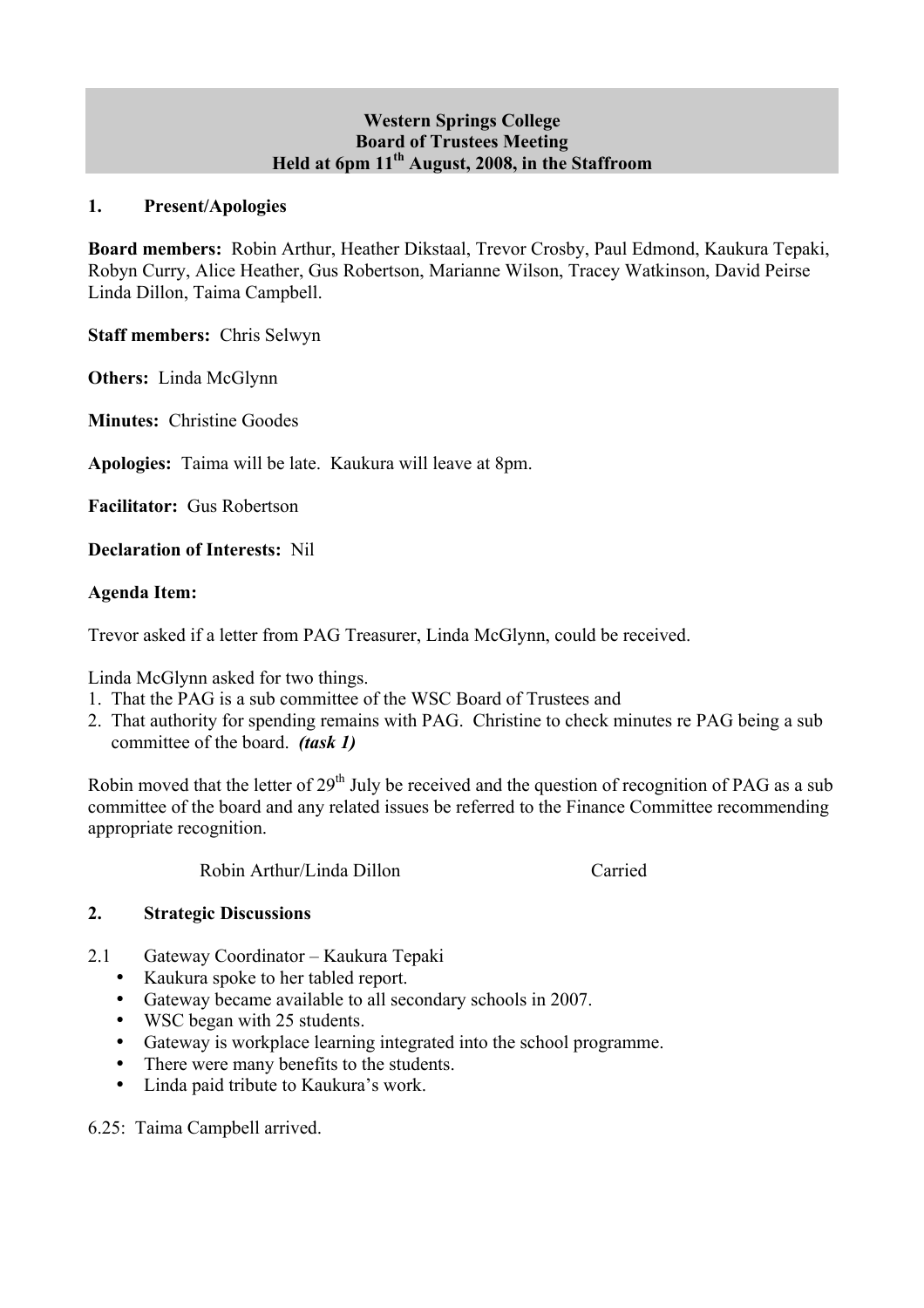# **2.2 Boys and Girls Educational Achievement (follow up) – Linda Dillon**

• Linda tabled her report and spoke to it.

# **2.3 Board meeting content and schedule – Alice Heather**

- Alice tabled Draft 2 of WSC Self Review Schedule 2008.
- Any additions to be emailed to christine within one week.

# **2.4 Enrolment – out of zone places and Public Notices – Trevor**

• Heather still has an issue with staff wanting to enroll their students at WSC and not being able to do so because of their position in the priority listing after siblings of students. Trevor referred to the priority for allocation of places under the enrolment scheme being set by the Education Act with no discretion for the Board to alter or reorder that priority.

Robin moved that we accept for Year 9 in 2009 there is likely to be 15 out of zone places available in the Maori immersion programme, by application, and that there is likely to be 15 places available by ballot for other out of zone students.

Robin Arthur/Trevor Crosby Carried with 3 abstentions

• This issue is to be revisited in October after the ballot date.

7.55pm: Chris Selwyn left the meeting.

- Trevor asked that the public notice re out of zone enrolments be placed in the local paper and for it to be clear.
- Tracey asked what is the board going to do to help Rumaki regarding the issue of property funding for out-of-zone places
- Alice suggested a sub committee as a way to go forward, a date to be arranged.

Robin asked for a letter to be written to the parents of current out of zone students explaining the likely situation in 2009/2010 with regard to siblings.

Robin Arthur/Alice Heather Carried

• Trevor to write a letter over the next two weeks, with the help of Robin, to the guardians of out of zone students concerning the likely situation with enrolments in 2009/2010*. (Task 2)*

| 8.15pm | <b>Break</b>                     |  |
|--------|----------------------------------|--|
|        |                                  |  |
|        |                                  |  |
| 8.30pm | Kaukura Tepaki left the meeting. |  |

# **3. Monitoring**

# **3.1 Policy Report – Robin Arthur**

• Robin talked to his tabled policy committee minutes and the draft International Education Policy.

Robin recommended that the draft International Education Policy be adopted.

Robin Arthur/Paul Edmond Carried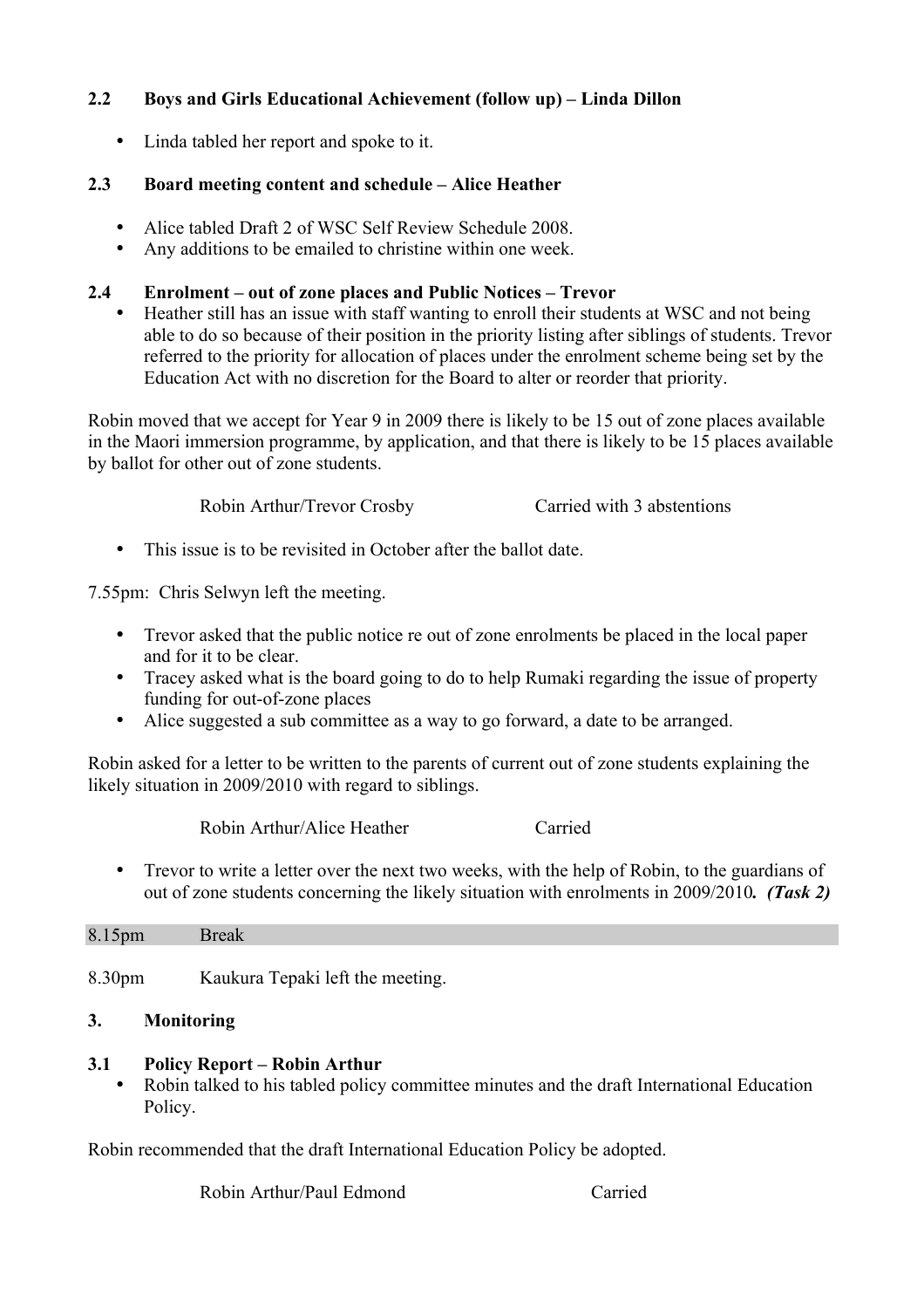# **3.2 Annual Report – Trevor Crosby**

• Trevor talked to points of particular interest.

Gus Robertson asked for the tabled Principal's Report to be accepted.

Gus Robertson/Robin Arthur Carried

# **3.3 April – June Financial Statements – Trevor Crosby**

• Trevor reported that expenditure is where it was expected to be and that there were no problems.

Trevor asked for the Finance minutes of the  $27<sup>th</sup>$  July meeting and the Financial Statements for May and June to be accepted.

# **3.4 Property & MOE response – Paul Edmond**

- There were no changes to report since the special property meeting.<br>• Paul said he was poised to release a statement to the press with regar
- Paul said he was poised to release a statement to the press with regard to our property problems.

# **3.5 Discipline – Nothing to report.**

9pm: Taima excused.

# **4. Identify Agenda Items for Next Meeting**

- Trevor will be absent from next meeting.
- Update Strategic Plan.
- Fundraising.
- Dance and Drama presentation.
- Enrolment update.<br>• Undate on Student
- Update on Student Rep Elections.

# **5. Administration**

# **5.1 Confirmation of Minutes**

• Change 2009 to 2008 in second bullet point on page 2 of last minutes. *(Task 3)*

Robin asked for the minutes of the previous meeting to be accepted.

Robin Arthur/Tracey Watkinson Carried

# **5.2 Correspondence**

Trevor asked for the correspondence to be accepted.

Trevor Crosby/Robyn Curry Carried